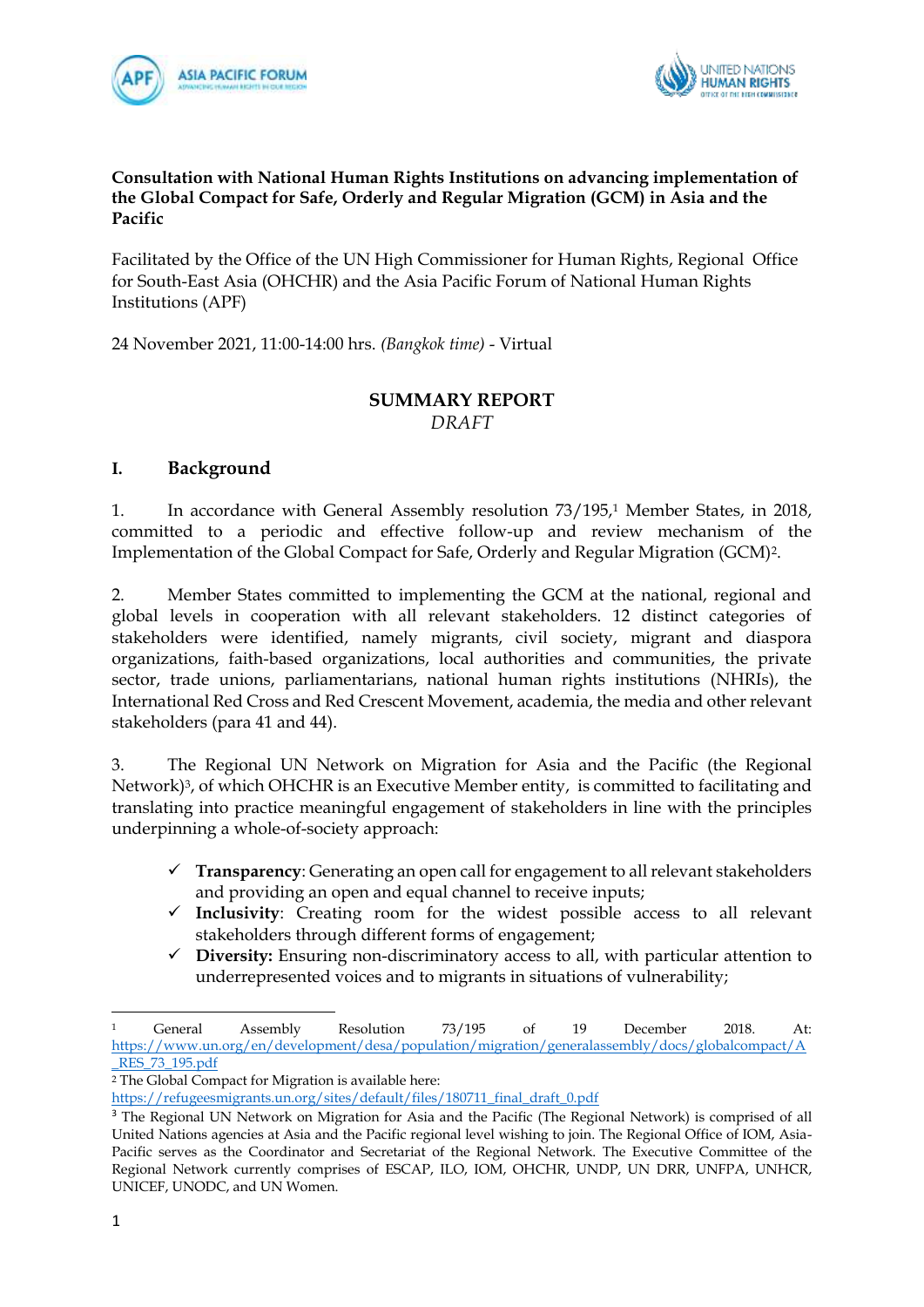



**Meaningful participation:** Providing effective access to all preparatory and follow-up processes within the context of the regional review and encouraging the mobilization of resources to enable participation of stakeholders.<sup>4</sup>

4. The Regional Network organized the Regional Review of Implementation of the GCM in Asia and the Pacific from 10 to 12 March 2021. Over 300 representatives from ESCAP Member States and about 60 stakeholders, representing 7 stakeholder groups, including NHRIs, took part in the three-day intergovernmental meeting. On 23 September 2021, the Regional Network organized a consultation to explore ways to strengthen stakeholder engagement <sup>5</sup>, and in the lead-up to this meeting, organized additional focused group conversations. These conversations were with stakeholder categories, including NHRIs, who had no, or limited, presence during five stakeholder consultations<sup>6</sup> held between October 2020 and March 2021.

5. During the focused discussion with NHRIs, including representatives from Australia, the Maldives, Nepal and the Philippines, there was a call for more information on the GCM and to explore ways in which NRHIs could engage in their countries and collaborate across migration corridors on implementation, follow up and review of the GCM, including on the upcoming International Migration Review Forum (IMRF), and how NHRIs could further build partnerships with OHCHR and the Regional Network.

6. As per December 2021, the active network of stakeholders compiled by the Regional Network consisted of around 300 persons from around 200 organizations in around 25 countries across Asia and the Pacific. There were around 35 active representatives from NHRIs in the region.

#### **II. Objectives and Attendance**

7. It is in this context that OHCHR and APF facilitated the stakeholder consultation with NHRIs which was held on 24 November 2021. Based on needs and requests from participants, the following objectives of the consultation were identified:

- identify and discuss key areas of human rights concerns, as they relate to the implementation of the GCM, including migrants in situations of vulnerability, immigration detention, access to health, and discrimination and xenophobia;
- engagement with human rights mechanisms on migrants, monitoring tools and collaboration across borders;

<sup>4</sup> For more information on the Regional Network's overall approach to stakeholder engagement in the GCM process in Asia and the Pacific, please see: Engagement of civil society organizations and other stakeholders in the Asia-Pacific Regional Review of Implementation of the Global Compact for Safe, Orderly and Regular Migration*.*  At: [https://www.unescap.org/sites/default/files/Stakeholders\\_engagement\\_20200819.pdf](https://www.unescap.org/sites/default/files/Stakeholders_engagement_20200819.pdf)

<sup>5</sup> Summary report: Strengthening Stakeholder Engagement with the Regional UN Network on Migration for Asia and The Pacific, 23 September 2021:

[https://migrationnetwork.un.org/sites/g/files/tmzbdl416/files/docs/stakeholder\\_summary.report.23septemb](https://migrationnetwork.un.org/sites/g/files/tmzbdl416/files/docs/stakeholder_summary.report.23september2021.final_1.pdf) [er2021.final\\_1.pdf](https://migrationnetwork.un.org/sites/g/files/tmzbdl416/files/docs/stakeholder_summary.report.23september2021.final_1.pdf)

<sup>6</sup> For more information on the five stakeholder consultations, please visit the website of the Asia-Pacific Regional Review of Implementation of the Global Compact for Safe, Orderly and Regular Migration. At: [https://www.unescap.org/intergovernmental-meetings/asia-pacific-regional-review-implementation-global](https://www.unescap.org/intergovernmental-meetings/asia-pacific-regional-review-implementation-global-compact-safe-orderly)[compact-safe-orderly](https://www.unescap.org/intergovernmental-meetings/asia-pacific-regional-review-implementation-global-compact-safe-orderly)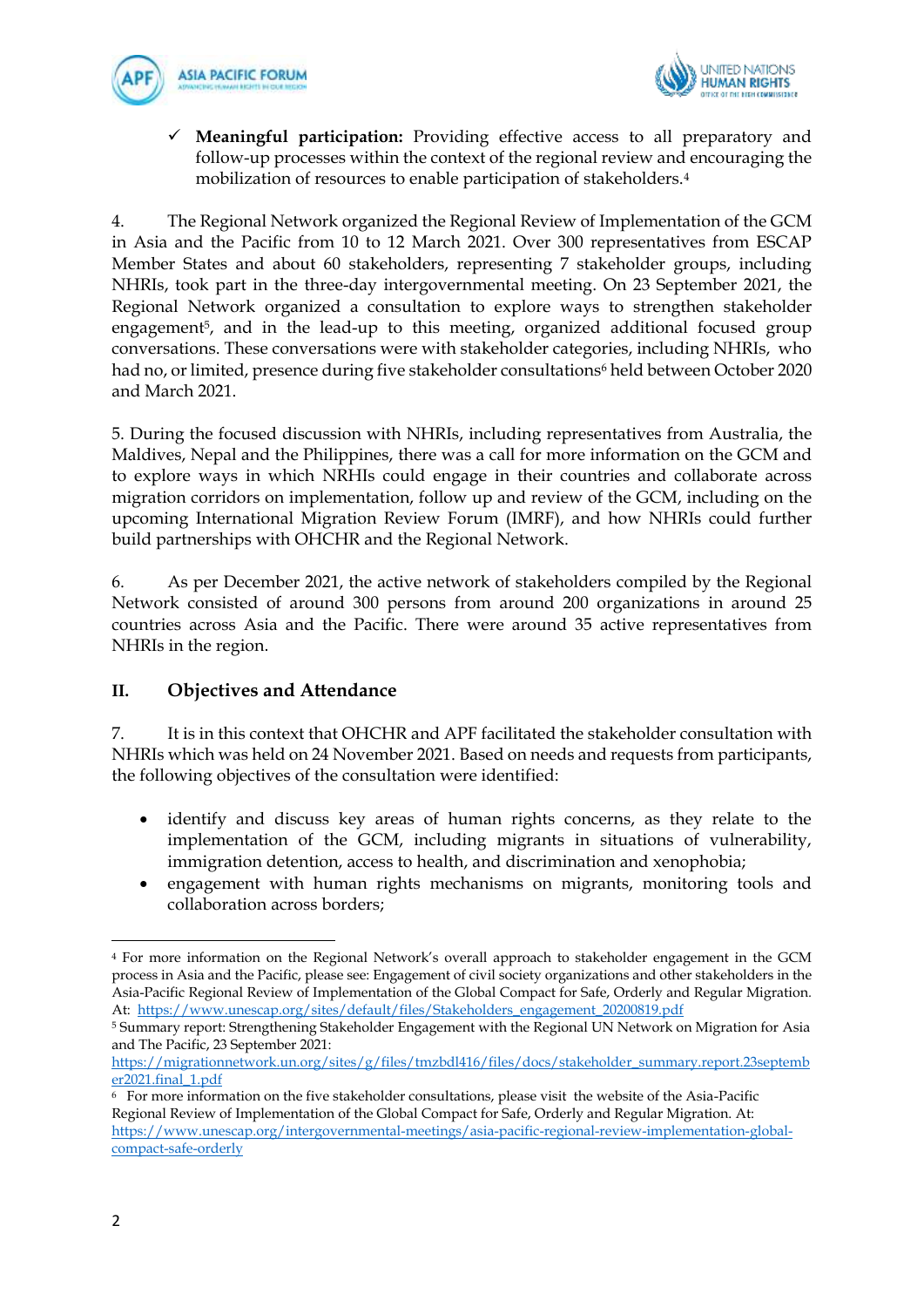



• information on how NHRIs can engage with the International Migration Review Forum (IMRF), to be held on 17-20 May, 2022 and the one-day, informal, interactive, multi-stakeholder hearing on 16 May.

8. The consultation was an informal and interactive open plenary, and conducted under the Chatham House rule. 30 participants attended the meeting, including 18 NHRI representatives from 12 countries in Asia and the Pacific, namely Cambodia, Indonesia, Kazakhstan, the Maldives, Mongolia, Nepal, the Philippines, the Republic of Korea (ROK), Samoa, Sri Lanka, Thailand, and Timor Leste. In addition, representatives from the International Detention Coalition (IDC) and a representative from The Global Alliance of National Human Rights Institutions (GANHRI) took part, as did representatives from various UN agencies in the region and at HQ. 65 percent of the participants were women and 35 percent were men. There were no participants who identified as other, or did not prefer to disclose their gender identity and/or expression.

9. This report aims to be a non-exhaustive informal summary of the key points raised in the consultation. The five Power Point Presentations used in the consultation will accompany the report.

## **III. Opening**

10. Ms. Cynthia Veliko, OHCHR Regional Office for South-East Asia, and Mr. Kieren Fitzpatrick, APF, welcomed participants. Ms. Veliko emphasized that the aim of OHCHR, as an expert resource, is to play a key role in helping to bring human rights standards and mechanisms into discussions on political, social, economic and developmental issues amongst governmental and non-governmental actors in the region. OHCHR's work on migration and human rights combines advocacy on human rights issues of concern, technical support, and capacity building with key partners and stakeholders.

11. Ms. Veliko highlighted that the GCM is rooted in the UN Charter and international human rights law and standards. It is grounded in values of a whole- of- government and whole-of-society-approach; on international cooperation and responsibility-sharing; nondiscrimination, and human rights, and includes child-sensitivity and gender-responsiveness as guiding principles across the 23 GCM objectives. She emphasized that one of OHCHR's objectives is to work with NHRIs to ensure a strong focus on human rights in GCM implementation at the national and regional level, including through cross-border collaboration between NHRIs.

12. Mr. Fitzpatrick, APF, acknowledged the presence of many and diverse NHRI participants, including those in the process of developing into a fully established Human Rights Institution. He highlighted the benefit of the work of NHRIs on migration, including efforts to strengthen the rule of law and strategic investigative work.

13. Mr. Klaus Dik Nielsen, OHCHR Regional Office for South-East Asia, advised that participants would have one week to provide further comments following the meeting, and added that OHCHR and APF would draft a short informal summary report which would be shared for feedback with all participants.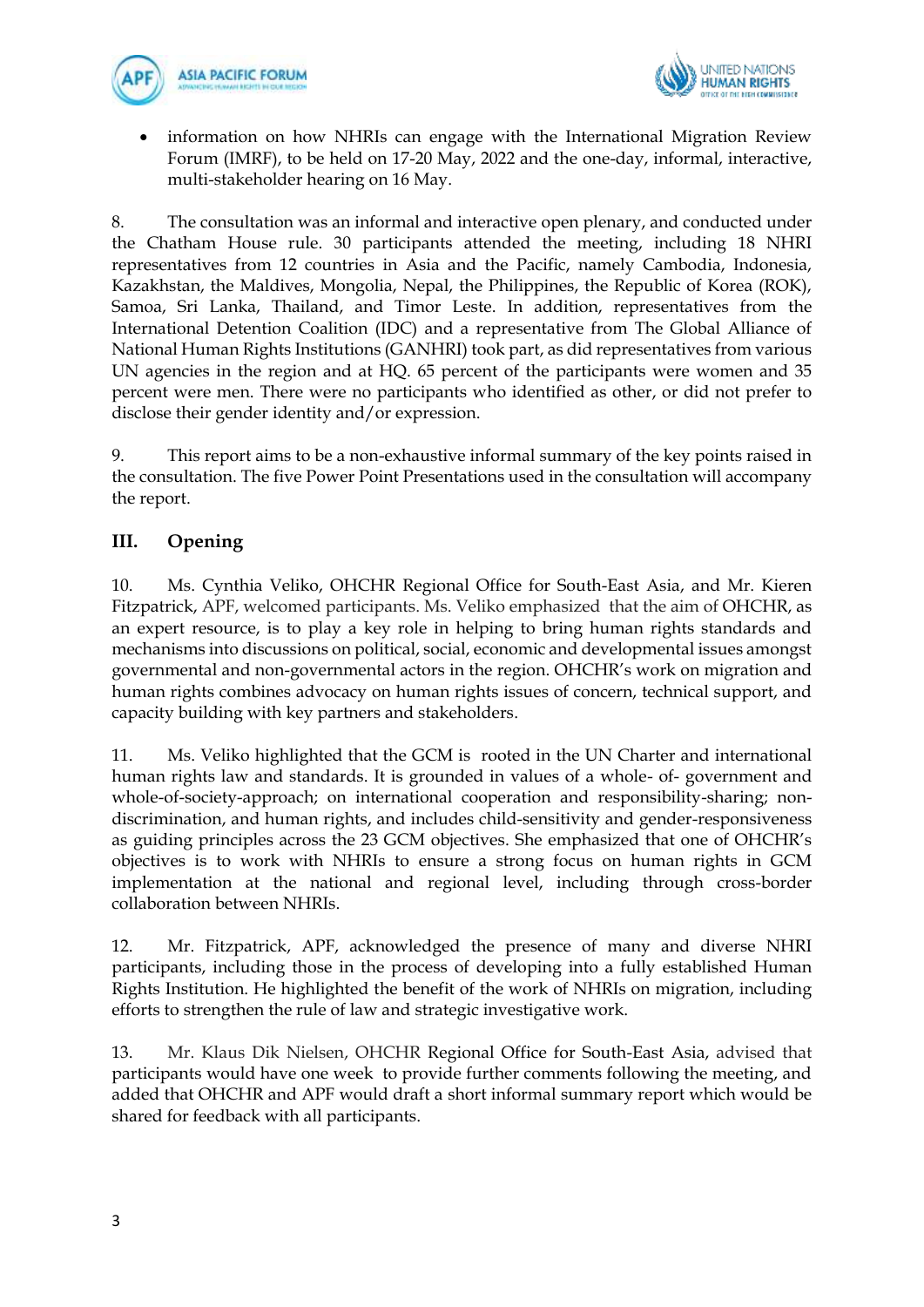



#### **IV. Key areas of human rights concerns as they relate to the implementation of the GCM**

#### **A. Introduction**

14. Ms. Pia Oberoi, Senior Advisor on Migration and Human Rights (Asia Pacific), OHCHR, explained that OHCHR was trying to get a sense of how best to work with NHRIs and how the GCM can become a living document used at country level by NHRIs. She added that tools to support implementation for national action plans would be shared with participants.

15. Acknowledging that here are a number of human rights concerns in the region, Ms. Oberoi encouraged participants to bring forward their particular concerns, roles, and challenges, for example in their roles as watchdogs and in efforts to ensuring that there is accountability and adherence to the rule of law.

16. Ms. Oberoi reflected that where NHRIs may play a particular role in GCM implementation, review and follow up is in undertaking screenings, and monitoring risks and early warning signs that compel people to migrate. Individual assessment and monitoring of conditions of migrants, including undocumented migrants, such as access to basic services, should include a human rights perspective. Other potential roles of NHRIs included tracking discrimination and discriminatory profiling, ensuring access to remedies, and collaborating with stakeholders and partners in GCM implementation.

17. Ms. Oberoi expressed her hope that this consultation and future collaboration between NHRIs, OHCHR, additional UN agencies and other stakeholders, would empower participants, for example to push their governments to become champion countries of the GCM. Some progress had been made in Asia and the Pacific, for example in GCM champion countries, who led by example in GCM implementation, and a number of countries had changed their policies and practices, such as for example, including returning migrants in social protection schemes<sup>7</sup>.

#### **B. Children in the context of migration: ASEAN Declaration and Regional Plan of Action<sup>8</sup>**

18. Ms. Nicola Brandt, UNICEF, East Asia and Pacific Regional Office, acknowledged that a benefit of the GCM is that children, for the first time, are recognized as key actors in the context of migration governance. She referred to two main documents – the ASEAN Declaration on the Rights of Children in the Context of Migration (adopted in 2019), and the Regional Plan of Action (adopted in 2021)<sup>9</sup>, whose overall objectives are to respect, promote and protect the rights of all children in the context of migration, regardless of their migration status, in accordance with the Convention on the Rights of the Child (CRC).

<sup>7</sup> There are currently six Champion Countries in Asia and the Pacific: Bangladesh, Cambodia, Indonesia, Nepal, the Philippines and Thailand. See here for more information: [https://migrationnetwork.un.org/champion](https://migrationnetwork.un.org/champion-countries)[countries](https://migrationnetwork.un.org/champion-countries)

<sup>8</sup> For this, and subsequent interventions by presenters, please refer to Power Point Presentations, sent separately to participants, for more detailed information.

<sup>9</sup> Please go to the Annex to find links to these and other official documents related to migrants' rights and migration governance.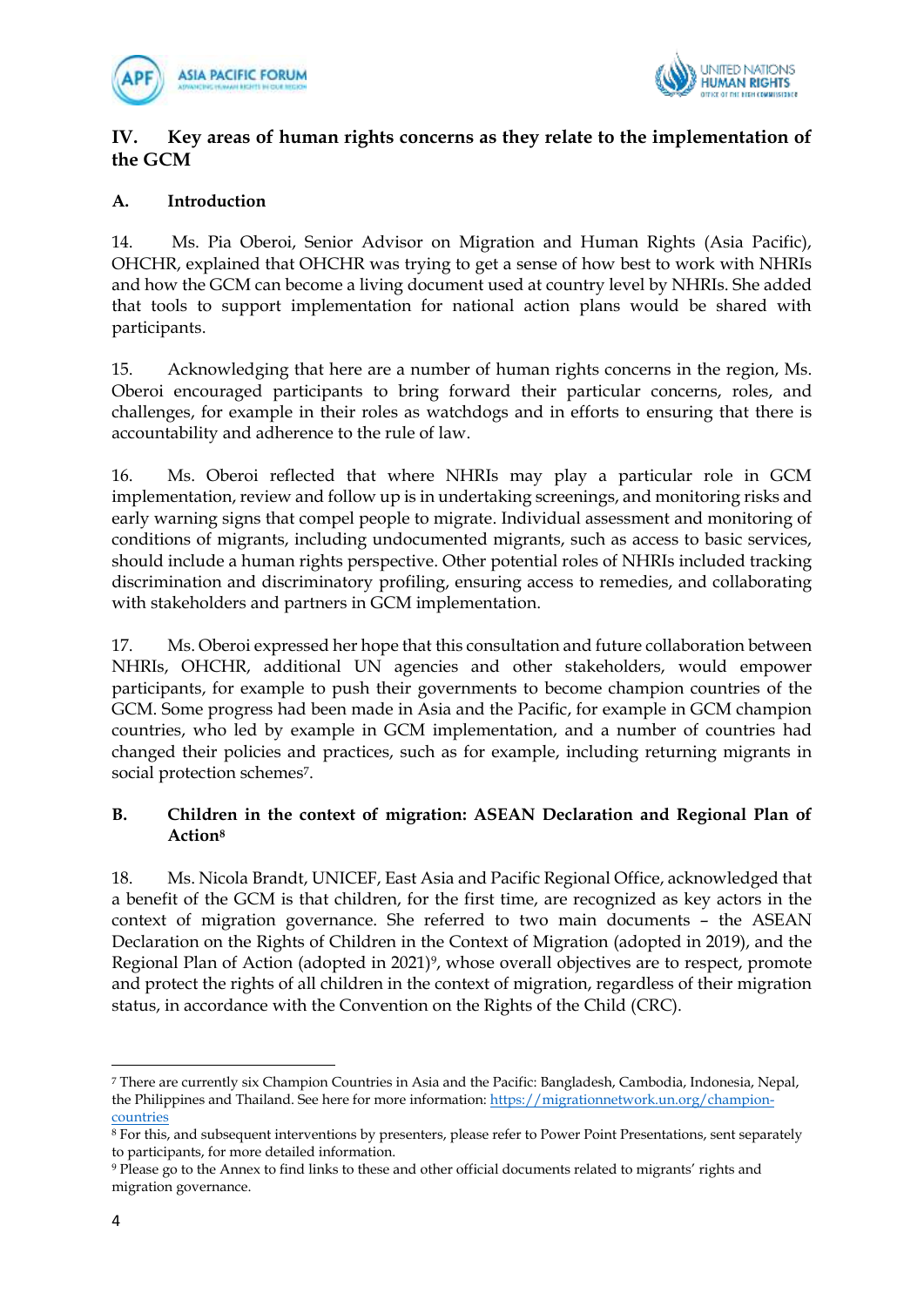



- 19. The Regional plan of Action has five focus areas:
	- Strengthening policies and procedures to enhance accessibility to child protection systems for all children, including ending child detention;
	- Revising policies, procedures and practices to ensure access for all children to basic quality services, such as education, housing, and health;
	- Increasing the capacity of social workers, law enforcers, teachers, service providers, civil society organizations and others to respond to the rights and needs of children in the context of migration;
	- Strengthening the evidence base on the situation of children in the context of migration, by improving and increasing collection and analysis of data and evidence; sharing of good practices; and conducting more research, for example on the drivers of unsafe migration for children;
	- Strengthening partnerships and networking among ASEAN Member States, international organizations and stakeholders. NHRIs are specifically mentioned and have key roles to play in pushing for effective and timely implementation of the Declaration.

20. Ms. Brandt highlighted that there was a robust monitoring process in place in the Regional Plan of Action, as well as priority indicators for the first five years. There would be a launch of the Regional Plan of Action in January 2022, it would be translated into ASEAN languages, child-friendly versions of the Declaration would be produced, and a number of workshops were being planned.

21. A participant reflected that NHRIs should pay more attention to migrant children, that some NHRIs has a dedicated Commissioner who responds to children's rights, and recommended that the ASEAN Declaration on the Rights of Children in the Context of Migration should be disseminated to regional offices and at local level. One NHRI worked with the bar association, exploring how to meet the great needs for legal assistance of migrants, including services in different languages. There was a call for better coordination with legal institutions, as well as guidance and recommendations on how to protect the rights of migrants, and ensure access to services. This was particularly important during the COVID-19 pandemic and subsequent lockdowns for migrants. Many migrants had been stuck in countries of destination for extended periods of time, during which, for example, access to adequate health services needed to be facilitated for migrants and their children.

#### **C. GCM objective 13: Use migration detention only as a measure of last resort and work towards alternatives.**

22. Ms. Vivienne Chew and Ms. Carolina Gottardo from the International Detention Coalition (IDC)10, described their advocacy in partnership with NHRIs, to end immigration detention and to secure the human rights of people impacted by and at-risk of immigration detention, highlighting that alternatives to detention (ATD) is not defined under international law. However, there are a wide range of resources, tools, processes and systems that can be used to advocate for ATD, which are often cheaper and have better human rights outcomes.

<sup>10</sup> International Detention Coalition:<https://idcoalition.org/>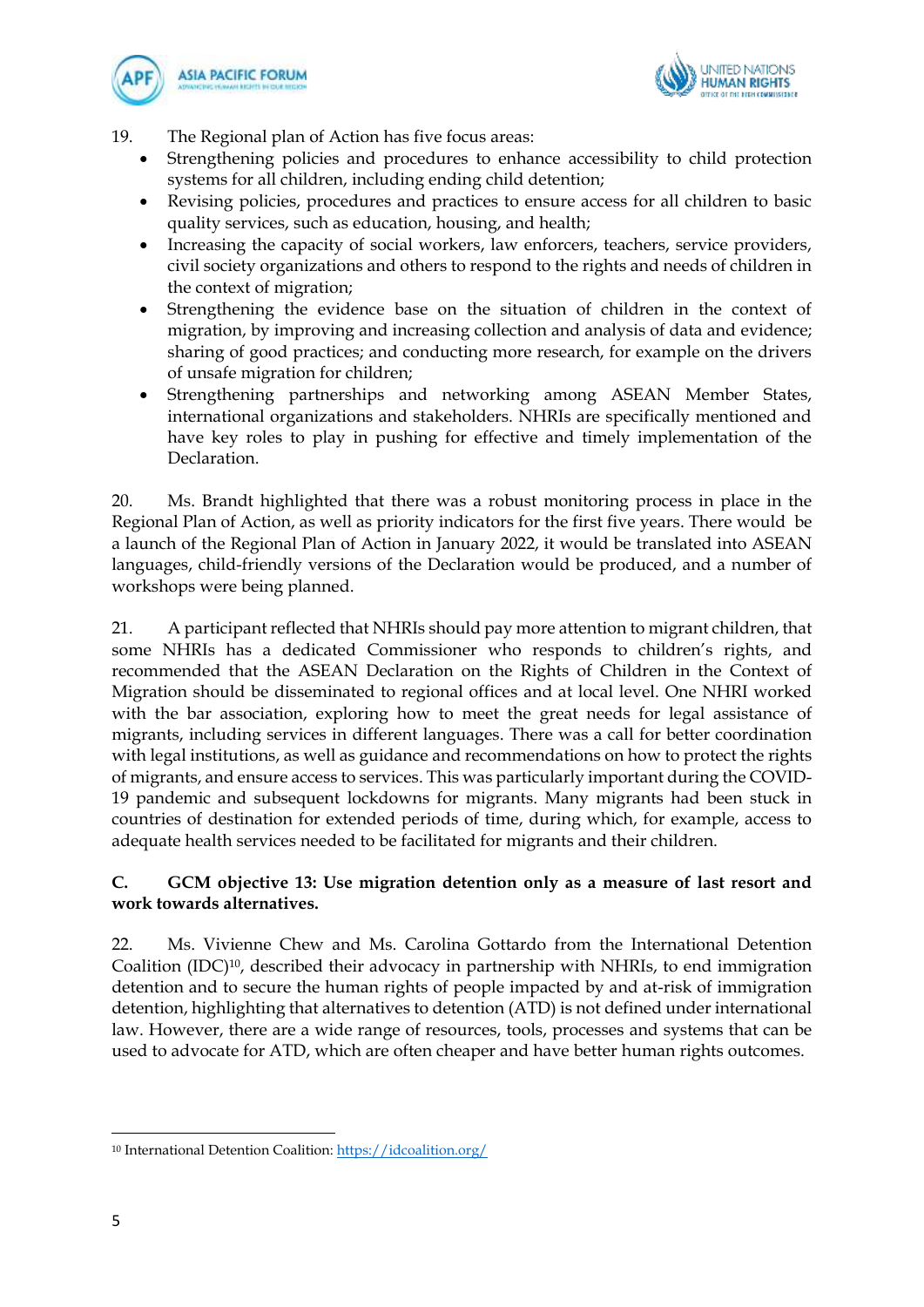



23. Ms. Chew and Ms. Gottardo emphasized that the role of NHRIs is critical towards ending immigration detention, and that members of IDC in the region were working with NHRIs to facilitate spaces for dialogue, raising detention issues, advocating for ATD, and holding authorities accountable**.** The current general trends in Asia and the Pacific includes lack of individualised screening and assessment, prolonged and indefinite detention, poor conditions and limited availability of ATD. The trend had been exacerbated by the COVID-19 pandemic, and in some cases had resulted in access to detention centres being restricted and/or closed off.

24. IDC's current work in the region included supporting the piloting and expansion of ATD for children and families in Malaysia, Thailand and Indonesia, and supporting law and policy reform to limit and end detention in Japan, Taiwan, South Korea and Hong Kong. IDC was working with UN member agencies of the Regional and Global Networks on Migration in pushing for implementation of GCM objective 13.

25. As a preparation for the IMRF, IDC in collaboration with the Regional Network was undertaking a mapping on promising practices in 20+ countries in the region, which would be published ahead of the IMRF. IDC would also facilitate global peer learning activities for governments, a webinar on government and civil society partnerships on ATD, and encourage governments to champion progress on ATD at the IMRF.

26. A participant commented that although their NHRI submitted recommendations based on monitoring and complaints received from immigration detainees to their government to improve detention conditions and find alternatives to detention, progress on keeping women and children out of detention altogether, was still slow. Another participant reported that their NHRI was supporting a law reform to end immigration detention in their country, and asked for advice on what kind of regulations were being used internationally. She asked for clarification on the link between the GCM and supporting alternatives to detention, and Ms. Chew responded that the work on incorporating alternatives to detention in the GCM had been undertaken in close collaboration with lawyers working on legal reforms for migrants, refugees, asylum-seekers, including children. Ms. Chew added that the IDC could share research on practices on ADT which some governments were using, and which could be adapted to a national perspective and pave the way for limiting detention of migrants.

#### **D. Towards strengthening legal and human rights frameworks at country and regional level – and capacity building needs.**

27. Participants called for strengthening investigations and the legal and human rights frameworks to protect migrants who remained in vulnerable situations, due, for example, to lack of efficient monitoring and implementation of the law. One participant reported that some private sector stakeholders were now attempting to adhere to laws and policies to protect migrants, but that there was a severe lack of adherence in the fishing industry - in particular on vessels.

28. NHRI representatives urged that NHRI staff be equipped with adequate investigative tools and methods, in particular when investigating complicated cases. There was a call for continued capacity building in order to be up-to-date with legislation and applying relevant reporting tools. A participant reflected that understanding the many different frameworks, mechanisms and declarations at regional and national levels in Asia and the Pacific could be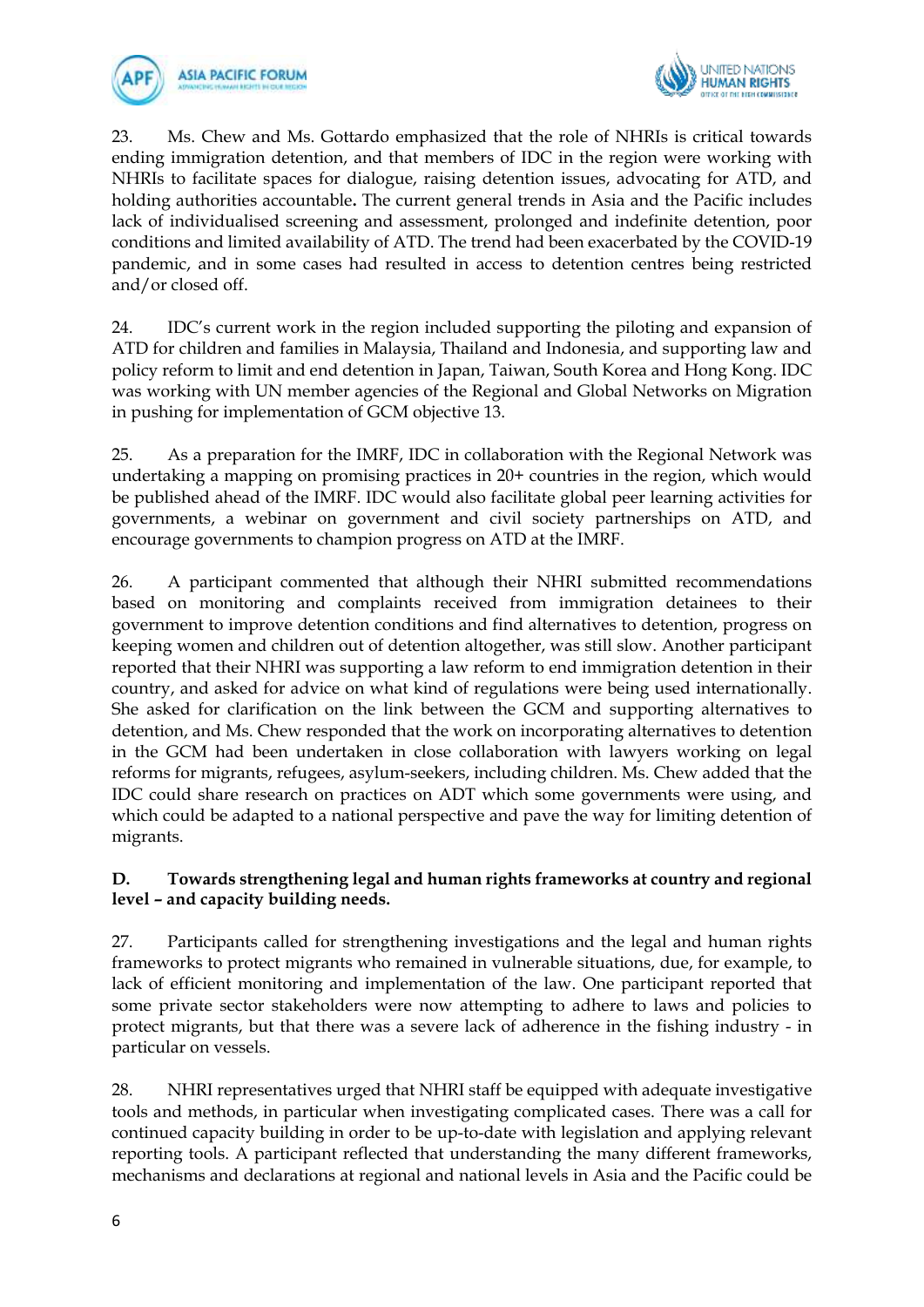



challenging, including when reporting to the UN. Another participant noted that there were different levels of awareness among NHRIs and other stakeholders of relevant human rights treaties, including on how to apply ASEAN declarations, and that it was particularly challenging when addressing cross-border and mixed-migration issues. She stressed the importance for NHRIs to understand mechanisms and know how to push for implementation, and asked APF if a working group to address these issues had been considered.

29. Ms. Oberoi and Ms. Brandt acknowledged the challenges with the proliferation of and interplay between frameworks. Ms. Gottardo stressed that the whole-of- society approach was important, and that mechanisms should be looked at from a holistic perspective, and reiterated that IDC is keen to work with NHRIs on detention, including on complex matters, including issues of statelessness in the region.

#### **E. GCM implementation, review and follow up: Guidance and tools**

30. Ms. Carolina Hernandez, Migration Unit, OHCHR, informed participants that OHCHR was looking to convene similar consultations with NHRIs in other regions. She outlined how OHCHR, in collaboration with other UN agencies, was supporting Member States and stakeholders to develop ambitious and practical national responses for GCM implementation, as per paragraph 53 of the GCM. OHCHR, as co-chair of a UN Migration Network core working group, provides reference documents and guidance to support GCM implementation at national level. Ms. Hernandez emphasized that mainstreaming GCM efforts in national plans was not always a linear process.

31. An implementation guide with a suggested 6-step process, including on how to review legislation and policies related to GCM implementation had been produced. It includes guidance on reporting and the use of reporting mechanisms, for example treaty bodies, and provides practical tools, resources and concrete actions to advance GCM implementation. A booklet was also available, which, in addition to providing substantial information on all 23 GCM objectives, includes promising practices. Noting that the booklet would be enriched by input from NHRIs, Ms. Hernandez encouraged participants to come forward with good practices of GCM implementation, follow-up, and review efforts from their national contexts.

32. Possible ways of engagement by NHRIs included disseminating and promoting the guidance tools through networks, and when collaborating with Member States and other stakeholders. Ms. Hernandez encouraged participants to share examples and feedback on how to ensure sustainability of promising practices on GCM implementation. Reflecting on increasing the understanding of regular pathways for admission, stay, return and reintegration in the region, Ms. Hernandez highlighted that the guidance includes advice on how to advocate for ensuring regular pathways, including return and reintegration of migrants. She stressed that return is only one among several options, and that return must always be dignified and comply with international human rights law, as well as the clear provision that all migrants are protected by the principle of *non-refoulement.*

33. A participant reported that the Ministry of Foreign Affairs in their country had already applied GCM implementation tools and were engaging with stakeholders to discuss GCM implementation. She acknowledged, however, that conducting joint monitoring of detention conditions of migrants had not happened yet, due to COVID-19. Another participant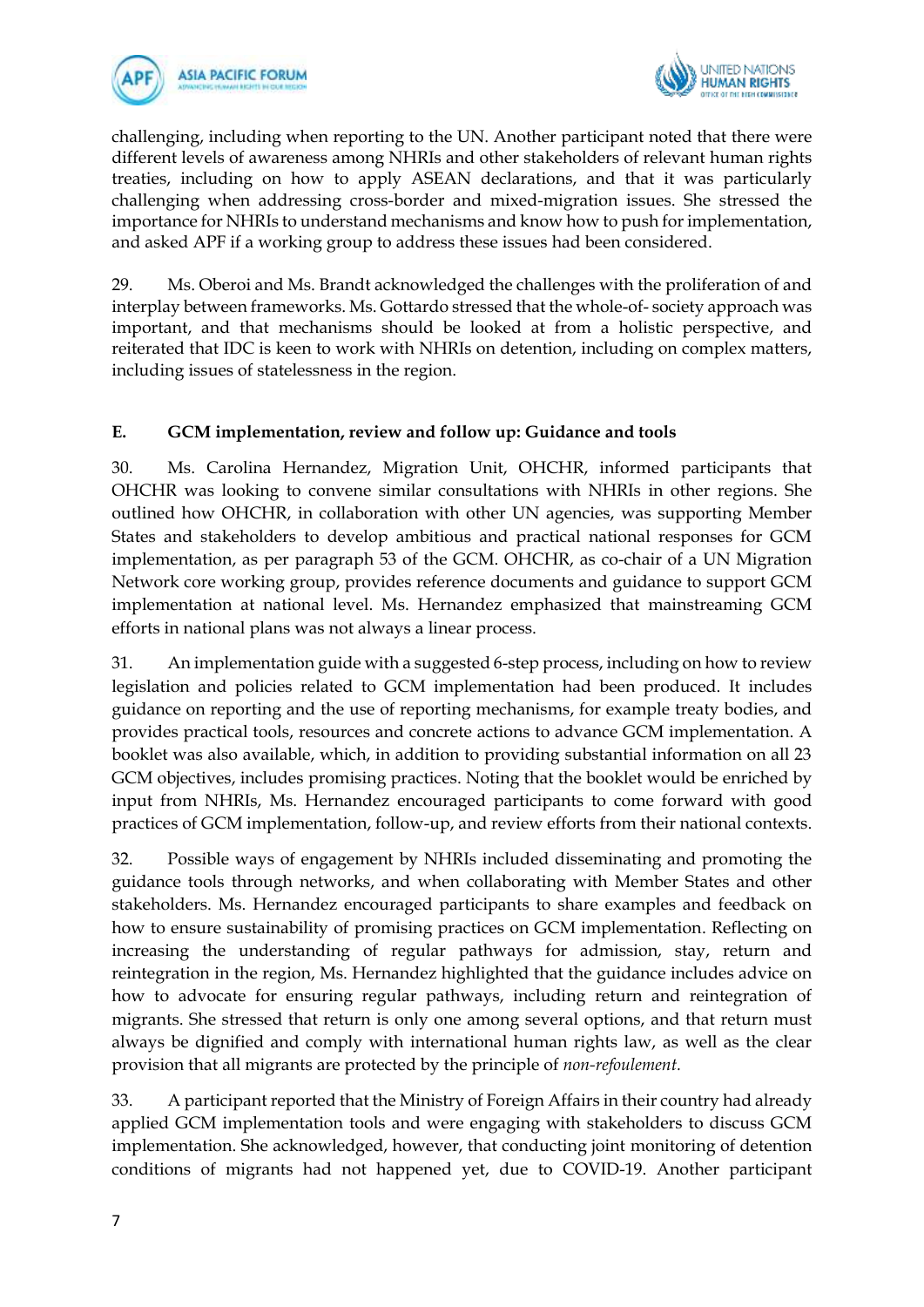



remarked that their government had organized consultative meetings with key stakeholders and had formed a committee to decide on the process of regularization and repatriation. However, the process did not include reintegration. She expressed concern about the large number of deportations and repatriations of migrants, many of whom were being detained in state facilities. There was a call for more robust data collection on how governments conduct migration governance in the context of the COVID-19 pandemic, and the particular challenges that undocumented workers face in host countries.

34. A participant welcomed stakeholder involvement in GCM implementation, and recommended that more information be provided to Member States and stakeholders, including statements and principles in the context of COVID-19, issued by the UN Migration Network. Ms. Oberoi acknowledged the need to increase the understanding of enhancing the availability and flexibility of pathways for regular migration, and mentioned a forthcoming OHCHR publication on 17 countries in the region, which includes the context of the COVID-19 pandemic.

#### **F. Roles of NHRIs in GCM implementation, follow up and review, including in the International Migration Review Forum (IMRF)**

35. Ms. Katharina Rose, Global Alliance of National Human Rights Institutions (GANHRI), reflected on the opportunities and multiple roles NRHIs can play, and how the GCM aligns with NHRIs' current aims, objectives and strategies. The GCM is a human rights instrument which is shifting the framing to focus on people and clearly reaffirming their human rights, regardless of status. Ms. Rose called for NHRIs to continually conduct human rights-based expert assessment of progress and violations, the results of which should feed into all processes of the GCM implementation, follow up and review, including voluntary national reviews, regional review fora, IMRFs, as well as treaty bodies, special procedures, Universal Periodic Reviews (UPRs) and the Sustainable Development Goals (SDGs)

36. Ms. Rose emphasized that NHRIs could usefully assume leadership roles in

- dissemination;
- shaping debates and discourses on migration and migration governance;
- human-rights based national action planning;
- policy and legislative scrutiny;
- monitoring, review and reporting;
- international dialogues.

NRHIs should use their leverage and assume instrumental roles in ensuring that national GCM implementation plans are comprehensive and coherent, including by identifying and negotiating priorities for rights protection, as well as facilitating consultations with civil society, migrants and other NHRIs for cross border collaboration.

37. Ms. Rose outlined how the IMRF can serve as an important avenue for NHRIs at global level to achieve full implementation of the GCM. The IMRF is an intergovernmental global platform for Member States, with participation of non-governmental stakeholders, including NHRIs, to discuss and share progress on implementation of all aspects of the GCM, including as it relates to the 2030 Agenda. Taking place every 4 years, the first IMRF would be convened in May 2022, and consist of four interactive multi-stakeholder roundtables, a policy debate,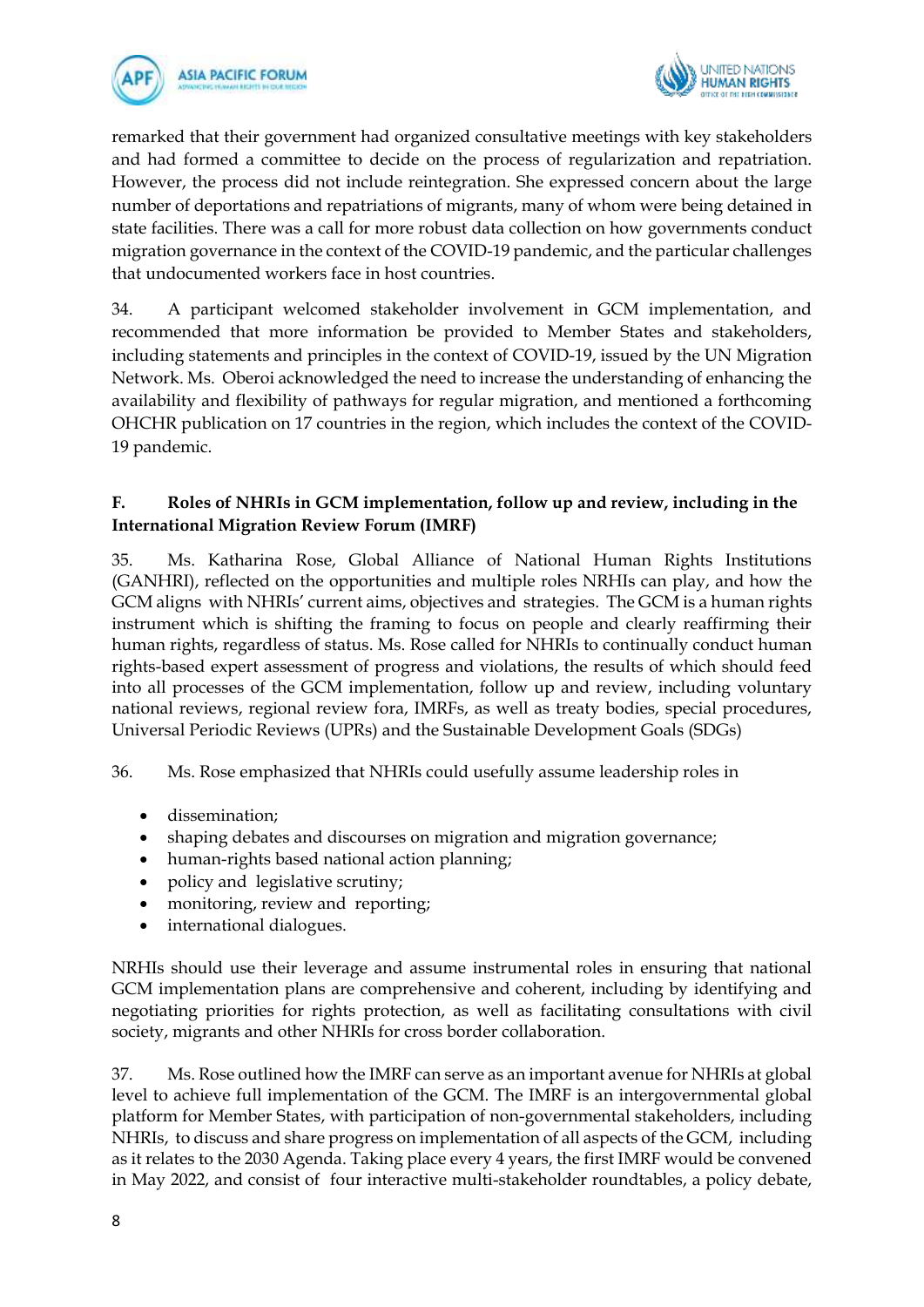



two days of plenary discussion, and the adoption of an inter-governmentally agreed Progress Declaration. Ms. Rose suggested a number of entry points for NHRIs leading up to and during the IMRF, including:

- engaging in national consultations;
- submitting independent NHRI reports;
- promoting stakeholder consultation at the IMRF;
- engaging in consultation processes to inform background papers to shape the discussions at the IMRF;
- promoting good practices, including on the UN Migration Network Hub Website11;
- participating in the IMRF, including by organizing side events and briefings and as keynote speakers;
- following up at national level on commitments made at the IMRF.

Ms. Rose concluded by urging NHRIs to promote and disseminate information about the GCM, including the IMRF. She also encouraged NHRIs to share experiences and good practices, including with GANHRI, who would coordinate a position as a collective voice of NHRIs, to inform the global debate at the UN and other fora.

38. Ms. Monami Maulik, from the Secretariat of the UN Network on Migration, outlined and elaborated on the processes and activities leading up to and during the IMRF. She informed participants that the IMRF will be preceded by a one-day interactive multistakeholder hearing on 9 May 2022 and highlighted IMRF modalities resolution paragraph 6: *The General Assembly invites national human rights institutions compliant with the Paris Principles to register with the Secretariat in order to participate in the forums, including the informal interactive multi-stakeholder hearings[…..] and invites the institutions, as well as the Global Alliance of National Human Rights Institutions and regional human rights institution networks, to submit inputs prior to the forums.*

39. Ms. Maulik introduced a proposed roadmap for the UN Network on Migration's support to the IMRF, both to Member States and stakeholders, which includes calls for inputs from stakeholders prior to the IMRF and voluntary GCM reviews at national level. She commented that the Secretariat would be happy to support GANHRI in assessing where there may be more voluntary reviews from Member States. All stakeholders, including NHRIs were invited to submit their inputs to the IMRF to the Secretariat at [unmignet@iom.int](mailto:unmignet@iom.int) after which they will be posted on the UN Migration Network Hub website prior to the IMRF.

40. The roadmap includes further consultations to take place to increase stakeholder engagement, and Ms. Maulik encouraged participants to look out for and attend additional dialogues, ahead of the IMRF, on key thematic priorities and recommendations based on stakeholder inputs from reports, documents and stakeholder consultations from all regions over past 18 months. The roadmap also has information on procedures for accreditation for stakeholders, and Ms. Maulik advised participants to look out for forthcoming engagement notes issued by the Office of the General Assembly. All information would be posted on the UN Migration Network Hub website.

<sup>11</sup> UN Migration Network Hub Website[: https://migrationnetwork.un.org/hub](https://migrationnetwork.un.org/hub)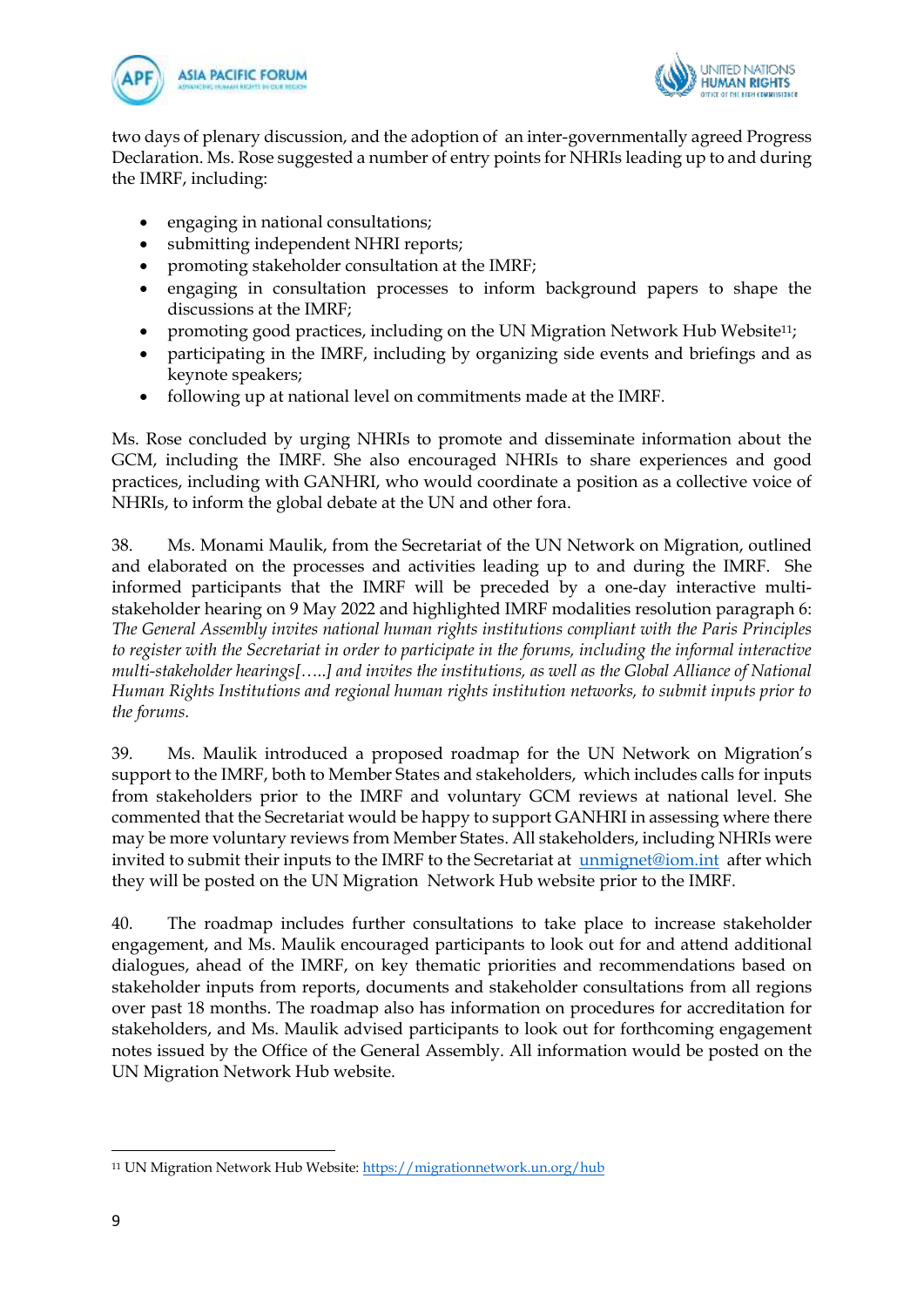



41. Ms. Maulik emphasized that the UN Migration Network Hub Website, as a global knowledge platform and connection hub, is a vital element to ensure that accumulated national and regional knowledge, experience and expertise on migration dynamics is available, as well as functioning as a repository of good practices.

### **V. Closing and next steps**

42. OHCHR and APF thanked all participants for their generous, expert and inspiring contributions and recommendations. As a response to a participant, Mr. Fitzpatrick confirmed that APF would aim to make sure that a training program would be rolled out with the GCM in mind. He concluded by saying that there would be additional capacity development and mechanisms for cooperation between human rights groups and for NHRIs to collaborate on trans-border related issues.

43. Ms. Oberoi emphasized that OHCHR and other UN agencies are here to support NHRIs in embedding a human rights perspective and a rights-based approach to migration and migration governance. She acknowledged the importance of national reporting as a framework into which to insert GCM objectives. She also recognized the importance of NHRIs to become more familiar with the GCM as a benchmark to inspire work on the various dimensions of migration, as well as bringing civil society actors on board to reflect the reality of migrants. Ms. Oberoi committed to continuing to engage with NRHIs, for example on preparing for the IMRF, and she welcomed regular collaborative discussions with NHRIs in the region. She concluded by encouraging participants to send any additional comments, reflections, and questions within a week, and reiterated that a short summary report would be drafted and shared for feedback with all participants.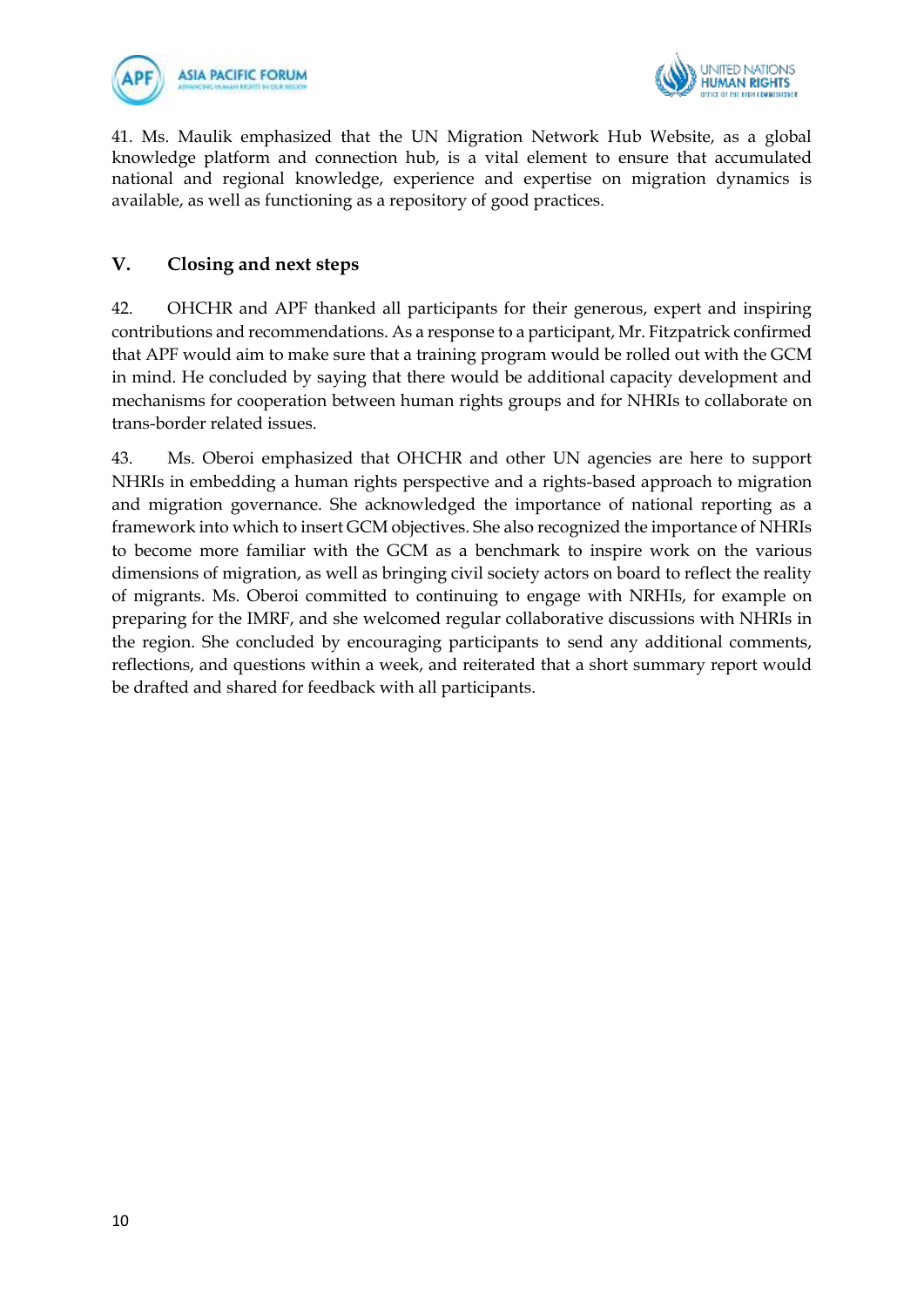



## **VI. BACKGROUND DOCUMENTS**

### 1. **UN Migration Network guidance and booklet on National Action Plans:**

https://migrationnetwork.un.org/core-working-group-22-gcm-national-implementationplans

2. **Guidance on pathways for admission and stay for migrants in vulnerable situations**: here [https://migrationnetwork.un.org/resources/guidance-note-regular](https://migrationnetwork.un.org/resources/guidance-note-regular-pathways-admission-and-stay-migrants-situations-vulnerability-0)[pathways-admission-and-stay-migrants-situations-vulnerability-0](https://migrationnetwork.un.org/resources/guidance-note-regular-pathways-admission-and-stay-migrants-situations-vulnerability-0)

3. **Position paper and related tools on ensuring safe and dignified return and sustainable reintegration:** [https://migrationnetwork.un.org/thematic-working-group-5](https://migrationnetwork.un.org/thematic-working-group-5-return-and-reintegration) [return-and-reintegration](https://migrationnetwork.un.org/thematic-working-group-5-return-and-reintegration)

4. **International Migration Review Forum 2022:** 

[https://migrationnetwork.un.org/international-migration-review-forum-2022#](https://migrationnetwork.un.org/international-migration-review-forum-2022)

## 3. **Proposed roadmap for the UN Network on Migration's support to the International Migration Review Forum (IMRF):**

[https://migrationnetwork.un.org/sites/default/files/resources\\_files/imrf\\_roadmap\\_3\\_pa](https://migrationnetwork.un.org/sites/default/files/resources_files/imrf_roadmap_3_pages.pdf) [ges.pdf](https://migrationnetwork.un.org/sites/default/files/resources_files/imrf_roadmap_3_pages.pdf)

6. **ASEAN Declaration on the Rights of Children in the Context of Migration**: <https://asean.org/asean-declaration-on-the-rights-of-children-in-the-context-of-migration>

7. **Regional Plan of Action on Implementing the ASEAN Declaration on the Rights of Children in the Context of Migration**: [https://asean.org/wp-content/uploads/2021/11/5.-](https://asean.org/wp-content/uploads/2021/11/5.-ASEAN-RPA-on-CCM_Final.pdf) [ASEAN-RPA-on-CCM\\_Final.pdf](https://asean.org/wp-content/uploads/2021/11/5.-ASEAN-RPA-on-CCM_Final.pdf)